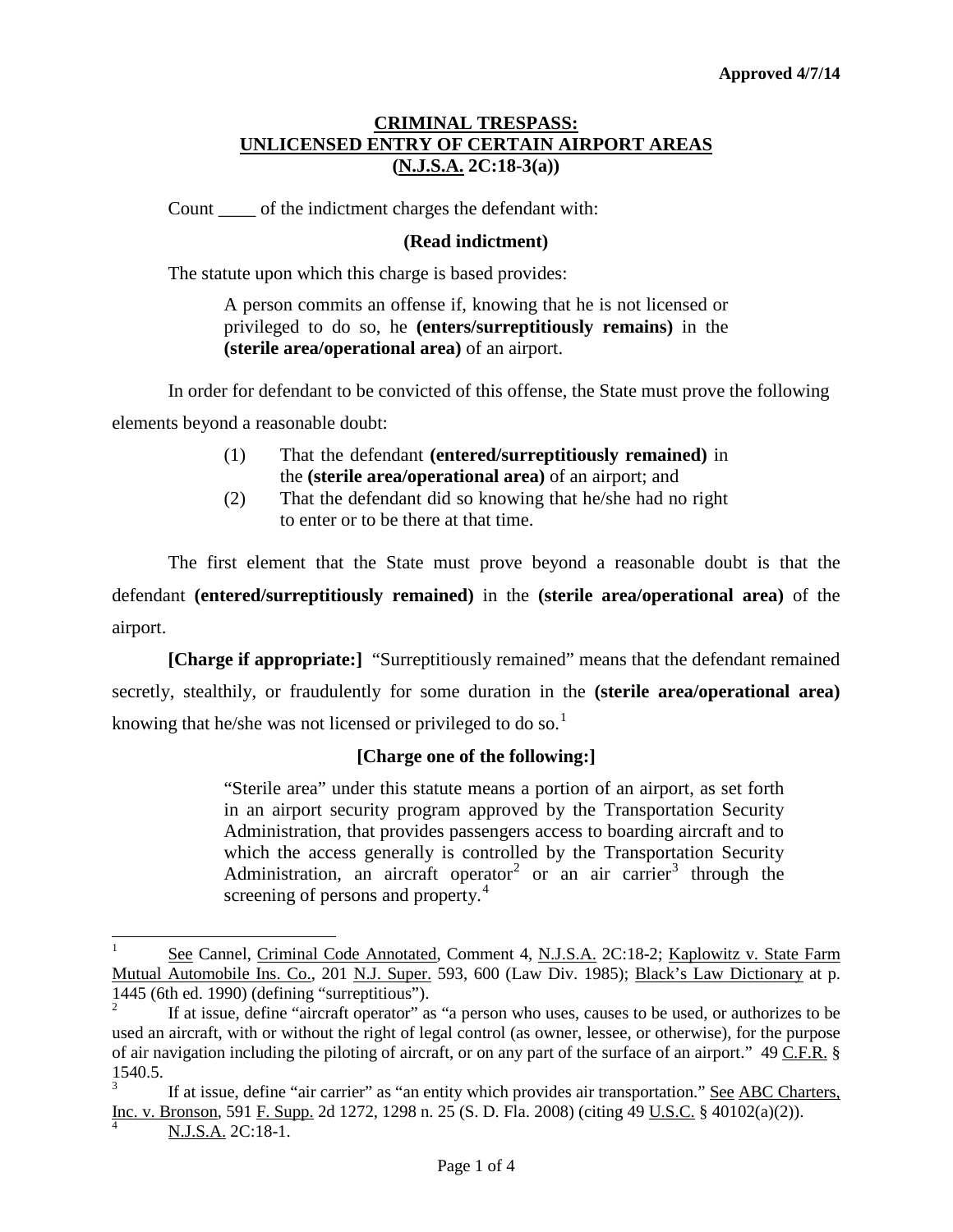#### **CRIMINAL TRESPASS: UNLICENSED ENTRY OF CERTAIN AIRPORT AREAS (N.J.S.A. 2C:18-3(a))**

# **[OR]**

"Operational area" under this statute means any portion of a public airport, from which access by the public is prohibited by fences or appropriate signs, and includes runways, taxiways, all ramps, cargo ramps and apron areas, aircraft parking and storage areas, fuel storage areas, maintenance areas, and any other area of a public airport used or intended to be used for landing, takeoff or surface maneuvering of aircraft.<sup>[5](#page-0-4)</sup>

The second element the State must prove beyond a reasonable doubt is that the defendant did so knowing that he/she had no right to enter or to be there at that time.

A person acts knowingly with respect to the nature of his/her conduct or the attendant circumstances if he/she is aware that his/her conduct is of that nature, or that such circumstances exist or the person is aware of a high probability of their existence. A person acts knowingly with respect to a result of the conduct if he/she is aware that it is practically certain that his/her conduct will cause such a result. "Knowing," "with knowledge," or equivalent terms have the same meaning.

Knowledge is a condition of the mind that cannot be seen and that can be determined only from inferences from conduct, words or acts. It is not necessary for the State to produce a witness to testify that the defendant stated that he/she acted with a particular state of mind. It is within your power to find that proof of knowledge has been furnished beyond a reasonable doubt by inferences that may arise from the nature of the acts and circumstances surrounding the conduct in question.

**[Charge if no affirmative defenses are alleged:]** If you find that the State has proven to you all of these elements beyond a reasonable doubt, then you must find defendant guilty of criminal trespass. If the State has failed to prove any of these elements beyond a reasonable doubt, then you must find the defendant not guilty.

# **[Charge any applicable affirmative defense(s)]**

**[(A)]** Defendant, as part of his/her denial of guilt, asserts that the **(sterile area/operational area)** of the airport was abandoned.<sup>[6](#page-1-0)</sup> A **(sterile area/operational area)** of an airport is "abandoned" when its legal owner has vacated it with no intention of returning or

<span id="page-1-1"></span> $\frac{5}{6}$  N.J.S.A. 2C:18-1.

<span id="page-1-0"></span><sup>6</sup> N.J.S.A. 2C:18-3d(1).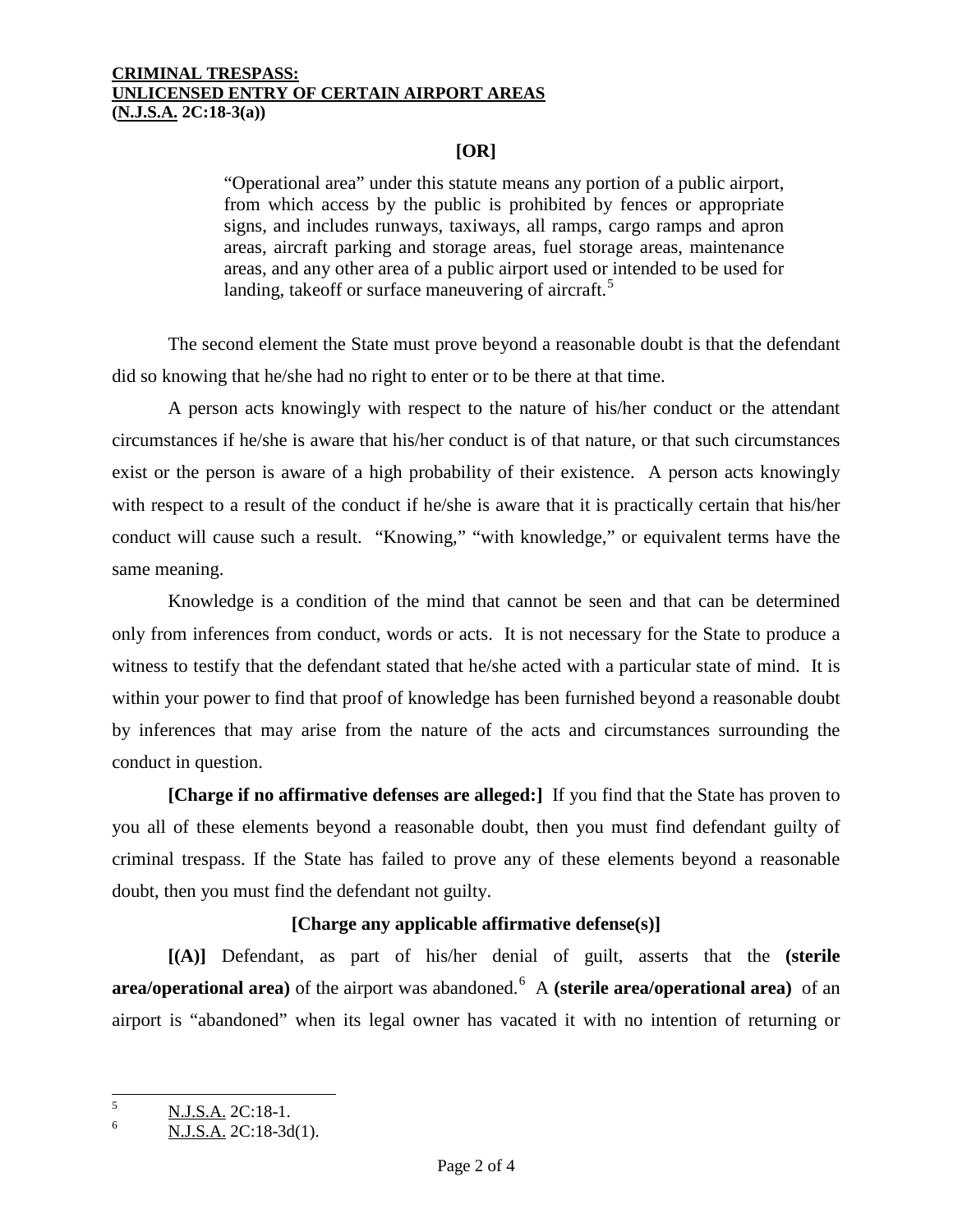### **CRIMINAL TRESPASS: UNLICENSED ENTRY OF CERTAIN AIRPORT AREAS (N.J.S.A. 2C:18-3(a))**

reclaiming it.<sup>[7](#page-1-1)</sup> It is the burden of the State to prove beyond a reasonable doubt that the **(sterile area/operational area)** of the airport was not abandoned. Therefore, if you conclude that the State has proven all of the elements of the criminal trespass beyond a reasonable doubt, but you are still not satisfied beyond a reasonable doubt that the State has disproved the defendant's claim that the **(sterile area/operational area)** of the airport was abandoned, you must find defendant not guilty. However, if you find that the State has proven all of the elements of the criminal trespass and has also proven beyond a reasonable doubt that the **(sterile area/operational area)** of the airport was not abandoned, then you must find defendant guilty of criminal trespass.

# **[AND/OR]**

**[(B)]** Defendant, as part of his/her denial of guilt, asserts that the **(sterile area/operational area)** of the airport was open to members of the public and he/she complied with all lawful conditions imposed on access to or remaining in the **(sterile area/operational area)** of the airport at the time that he/she **(entered/remained in)** it. It is the burden of the State to prove beyond a reasonable doubt that the **(sterile area/operational area)** of the airport was not open to members of the public and/or that defendant did not comply with all lawful conditions imposed on access to or remaining in the **(sterile area/operational area)** of the airport at the time that he/she **(entered/remained in)** it. Therefore, if you conclude that the State has proven all of the elements of the criminal trespass beyond a reasonable doubt, but you are still not satisfied beyond a reasonable doubt that the State has disproved defendant's claim that the **(sterile area/operational area)** of the airport was open to members of the public and defendant complied with all lawful conditions imposed on access to or remaining in the **(sterile area/operational area)** of the airport at the time that he/she **(entered/remained in)** it, then you must find defendant not guilty. However, if you find that the State has proven all of the elements of the criminal trespass and has also proven beyond a reasonable doubt that the **(sterile area/operational area)** of the airport was not open to members of the public and/or that defendant did not comply with all lawful conditions imposed on access to or remaining in the **(sterile area/operational area)** of the airport at the time that he/she **(entered/remained in)** it, then you must find defendant guilty of criminal trespass.

<span id="page-2-0"></span>Black's Law Dictionary at p.2 (6th ed. 1990); State v. Bailey, 97 N.J. Super. 396, 400-401 (App. Div. 1967).